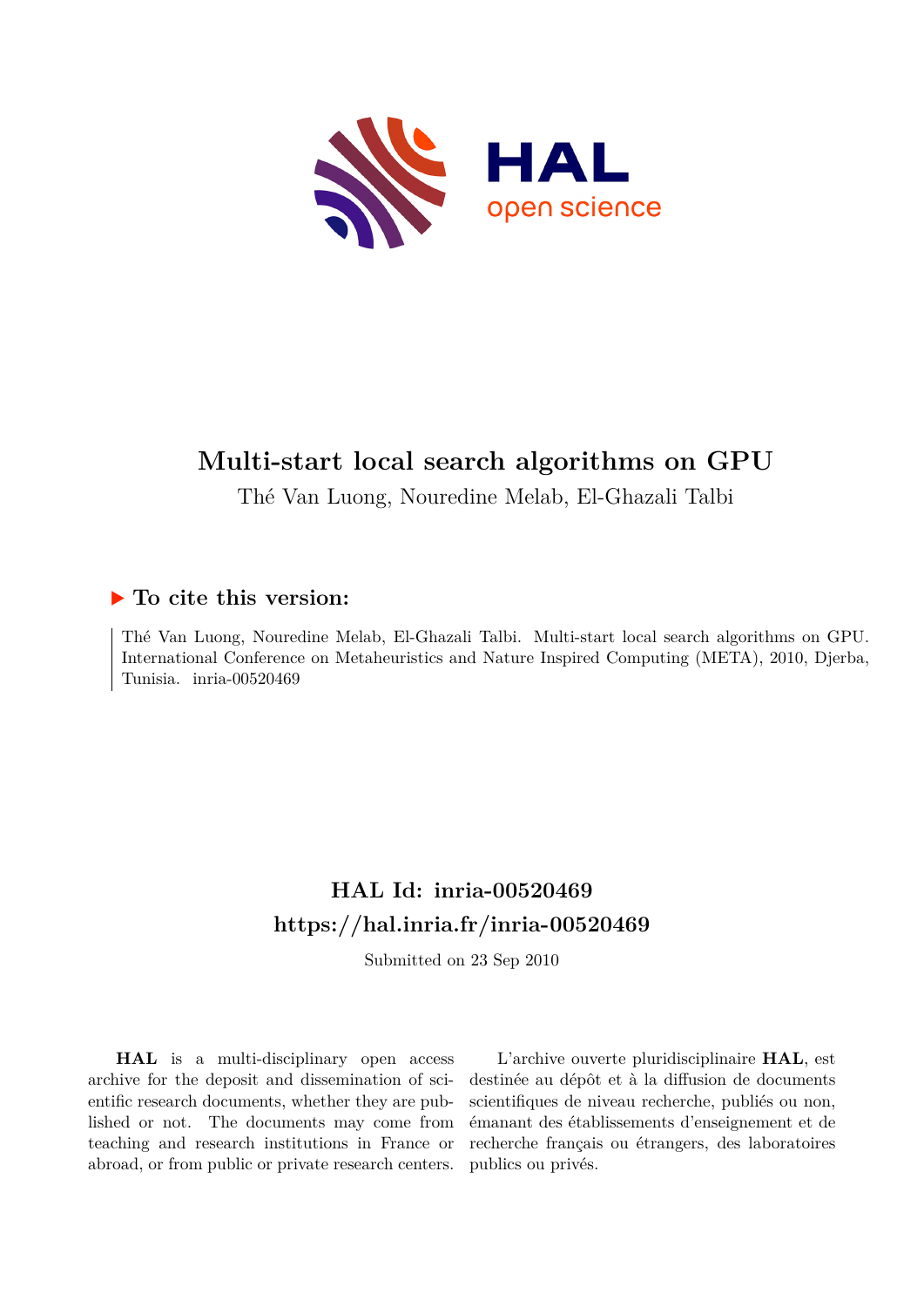### Multi-start local search algorithms on GPU

Th´e Van Luong, Nouredine Melab, and El-Ghazali Talbi

INRIA Dolphin Project / Opac LIFL CNRS 40 avenue Halley, 59650 Villeneuve d'Ascq Cedex FRANCE. The-Van.Luong@inria.fr, [Nouredine.Melab, El-Ghazali.Talbi]@lifl.fr

#### 1 Introduction

In practice, combinatorial optimization problems are complex and computationally time-intensive. Even if local search (LS) algorithms allow to significantly reduce the computation time cost of the solution exploration space, the use of parallelism is required to accelerate the search process. Indeed, LSs are inherently parallel and three parallel models [1] are often used to solve efficiently large combinatorial problems: algorithmic-level (multi-start model), iteration-level (parallel evaluation of the neighborhood), and the solution-level (parallel evaluation of a single solution).

Nowadays, GPU computing has been widely used to solve challenging problems in science and engineering. One of the major issues of that emerging technology is the design of algorithms that allow to efficiently use the huge amount of resources at disposal. To take benefit from the large amount of resources provided by the GPU, the three parallel models must be adapted to take into account the characteristics of the environment: distribution of data processing between the CPU and the GPU, the thread synchronization, the capacity constraints of these memories, etc.

The major objective of our work is to re-visit the parallel models for metaheuristics in order to take into account the above characteristics. In [2], we have proposed to re-design the iteration-level parallel model for LSs on GPU. To go on this way, the main objective of this paper is to deal with the algorithmic-level on GPU architectures where many LSs are executed in parallel. More exactly, we propose to study different schemes of deployment for the design of multi-start LSs on GPU based on popular hill climbing (HC), simulated annealing (SA) and tabu search (TS).

#### 2 Algorithmic-level model on GPU

Despite the fact that the algorithmic-level model has already been applied in some previous works in the context of the TS on GPU [3], it has never been widely investigated in terms of memory management. Therefore, we propose in this paper to focus on finding efficient associations between the different available memories and the data commonly used in the multi-start LS algorithms.

A natural way for designing multi-start LSs on GPU is to parallelize the whole LS process on GPU by associating one GPU thread with one LS. This way, the main advantage of this approach is to minimize the data transfers between the host CPU memory and the GPU. Figure 1 illustrates this idea of full distribution.

Regarding the data management on GPU, similar observations can be made whatever the used multi-start LS algorithm:

- Global memory: For each running LS on GPU (one thread), its associated solution and resulting fitness are stored on the global memory. In a general way, all the data in combinatorial problems could be associated with this memory. However, since this memory is not cached and its access is slow, one needs to minimize accesses to global memory (read/write operations) and reuse data within the local multiprocessor memories.
- **Texture memory:** This read-only memory is adapted to LS algorithms since the problem inputs do not change during the execution of the algorithm. In most of optimization problems, problem inputs do not often require a large amount of allocated space memory. As a consequence, these structures can take advantage of the 8KB cache per multiprocessor of texture units. Moreover, cached texture data is laid out to give best performance for structures with 1D/2D access patterns such as matrices.
- Constant memory: This memory is read only from kernels and is hardware optimized for the case where all threads read the same location. It might be used when the calculation of the evaluation function requires a lookup table.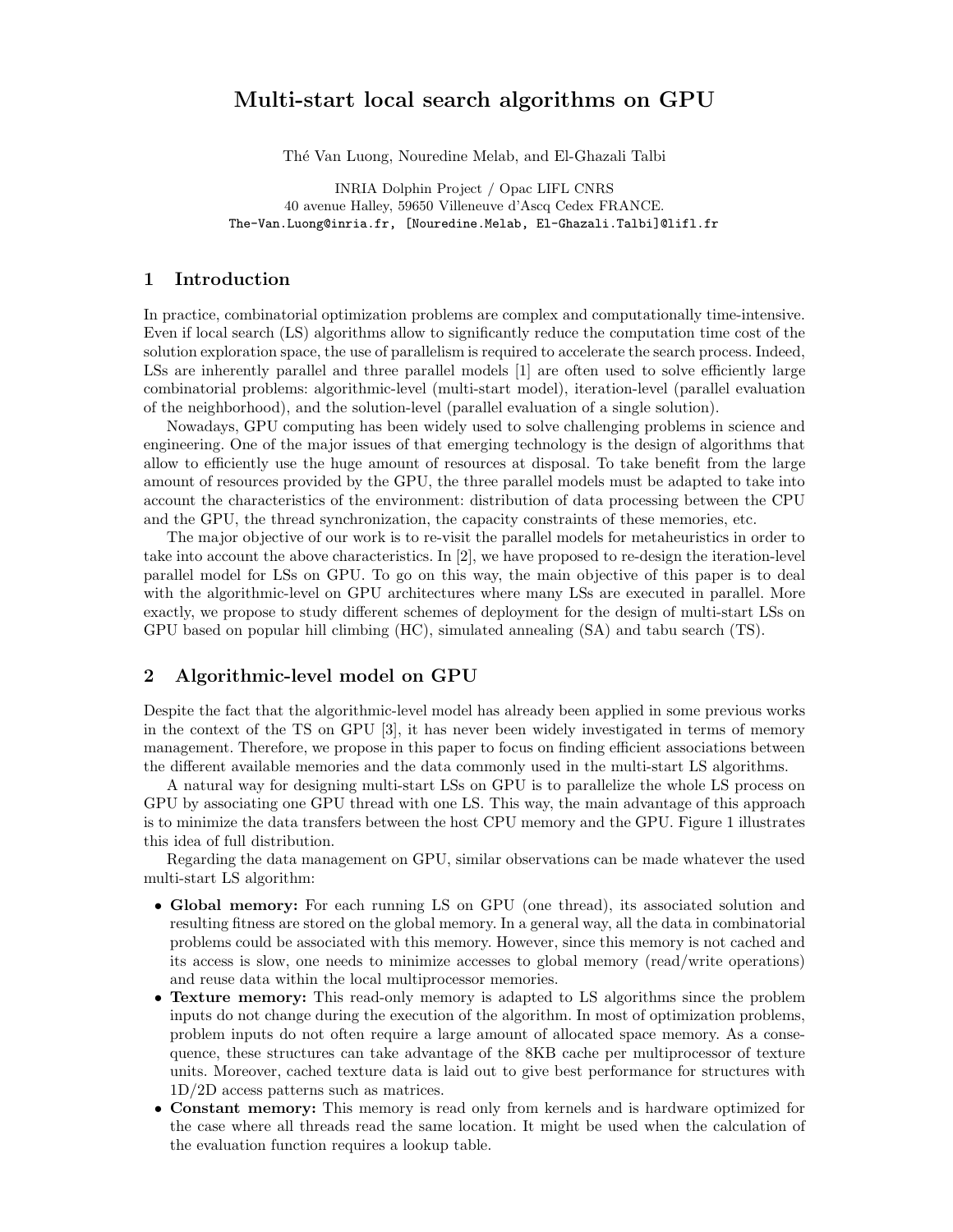

Fig. 1. Full distribution of local searches on GPU. One thread is associated with one local search.

- Shared memory: This fast memory is located on the multiprocessors and shared by threads of each thread block. It might be used in the case of cooperative multi-start LSs to share the best-so-far solution.
- Registers: Among streaming processors, they are partitioned among the threads running on it and they constitute fast access memory. In the kernel code, each declared variable is automatically put into registers.
- Local memory: In a general way, additional structures such as declared array will reside in local memory. In fact, local memory resides in the global memory allocated by the compiler and its visibility is local to a thread (a LS).

For the management of random numbers in SA, efficient techniques are provided in many books such as [4] to implement random generators on GPU. For deterministic multi-start LSs based on HC or TS, the random initialization of solutions might be done on CPU and then they can be copied on the GPU via the global memory to perform the LS process. This way, it ensures that the obtained results are the same as a multi-start LS performed on a traditional CPU.

Regarding the management of the tabu list on GPU, since the list is particular to a TS execution, a natural mapping is to associate a tabu list to the local memory. However, since this memory has a limited size, large tabu lists should be associated with the global memory.

#### 3 Experiments

To validate our approach, the algorithmic-level has been implemented on the quadratic assignment problem (QAP) on GPU using CUDA. The used configuration is an Intel Xeon 3GHz with a GTX 280 (32 multiprocessors). The obtained results are reported in Table 1 for each multi-start algorithm.

Since the number of threads per block is arbitrary fixed to 256 and the number of registers per kernel varies according to the instance, the multiprocessor occupancy is not optimal. That is the reason why, the reported speed-ups are quiet irregular. Nevertheless, the point to highlight is that the texture optimization (GPUTex) on data inputs allows to improve the speed-ups in comparison with a standard GPU version where inputs are stored in the global memory (GPU).

Another experiment consists in measuring the speed-ups by varying the number of TSs for the instance tai50a (Fig 2). Moreover, we propose to compare this approach with the iteration-level model [2] (parallel evaluation of neighborhood). As we can see, the algorithmic-level starts providing some acceleration from a number of 512 threads. Regarding the iteration-level, the obtained speedups are quiet regular whatever the number of LSs. Finally, it becomes more interesting to use the algorithmic-level from a number of 2048 TSs.